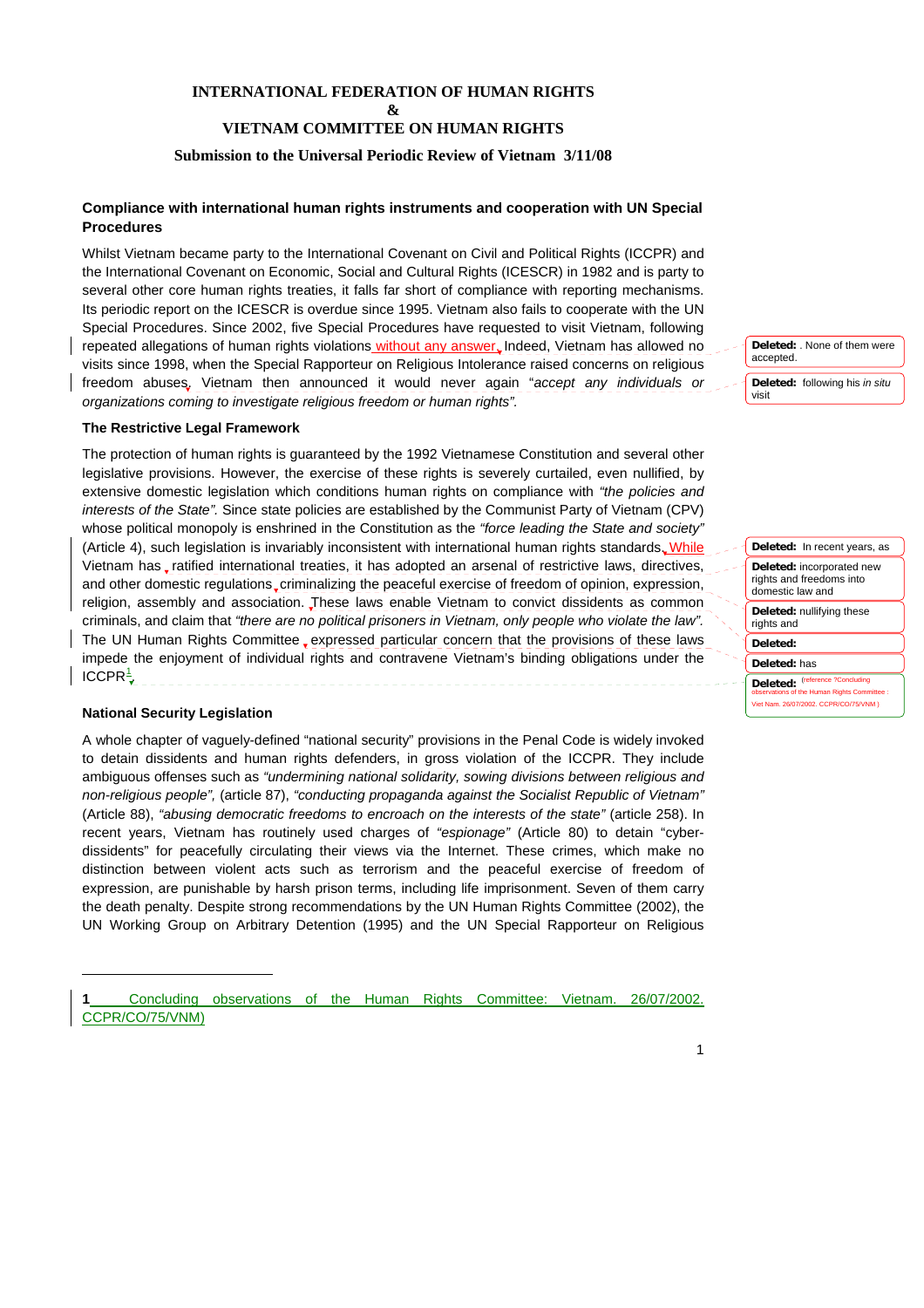Intolerance (1998), Vietnam has made no attempt to revise or repeal these national security laws, which remain the principle tool of political repression.

**Administrative detention :** Last year, Vietnam repealed Decree 31/CP on "Administrative Detention" in a move hailed by the international community as a step towards the rule of law. However, Vietnam had already replaced it was swiftly by the more repressive Ordinance 44 on "Regulating Administrative Violations", which empowers local officials not only to arrest and detain citizens, as Decree 31/CP, but also to commit them to mental hospitals or "rehabilitation camps" without any due process of law. The Ordinance is particularly used against political and religious dissidents, and legalizes the arbitrary practice of detention without trial.

**Unlimited Pre-trial Detention:** Under the amended 2004 Criminal Procedures Code (Article 120), suspected "national security" offenders may be held in custody pending investigation for four months. This period may be extended four times by the Chairman of the Supreme People's Procuracy, after which the authorities must either release detainees *or "if deeming it necessary, apply other deterrent measures".*

**Probationary Detention:** *Quan che,* or "probationary detention*"* (Article 30 of the Penal Code) is a second punishment inflicted on former political prisoners. It enables the State to place "national security" offenders *"under the supervision and re-education of the local authority"* for a period of 1-5 years' probation after their release. During this time, they are forbidden to leave their homes, deprived of their civic rights and maintained under constant Police surveillance. In theory, *quan che*  cannot be applied without a Court decision, but in practice it is automatically applied to political and religious prisoners after their release for many years.

#### **The Right to Freedom Expression, Opinion and the Press**

There is no independent media in Vietnam. The Communist Party of Vietnam (CPV) mobilization and propaganda department controls all media and sets press guidelines. Editors meet regularly with representatives of the state's Ideology Committee to discuss which stories the government wants emphasized and which are off-limits.

Constitutional guarantees of press freedom (Article 69) are nullified by a whole range of laws which strictly prohibit all publications with contents deemed to *"violate the interests of the State" .*  Censorship is extremely severe. A 1999 law requires journalists to pay damages to persons harmed by their articles, even if their reports are true. Decree 56 passed in July 2006 provides for crushing fines and suspension of licenses for media and journalists who defame and attack the *"prestige of the state".* 

In October 2008, two journalists from the State-controlled press were sentenced respectively to 2 years in prison and two years non-custodial re-education for reporting on a corruption scandal involving government officials. They were convicted of breaching "national security" under Article 258 of the Penal Code. Following their arrest, the deputy editors of their newspapers were also suspended and at least seven journalists had their press cards revoked as part of a wider pattern of the government's use of criminal law to muzzle free expression

The Internet: similar restrictions are used to control the Internet, a fast-growing sector in Vietnam. Under Directive 71 (2004) Internet café owners are responsible for their customers' on-line activities, and must keep records of users' ID. The Ministry of Public Security has set up a unit of "cyber-police" to track down the posting of banned material, and firewalls to block access to overseas sites advocating human rights and democracy. New regulations on "blogs" were introduced in 2008 in order to *"constrain propagandas against the state and limit using blogs to smear the image of the party and its governance apparatus".* Several cyber-dissidents were arrested in 2007-8 and **Deleted:** it **Deleted:** was swiftly replaced by

**Deleted:** This vague wording opens the way to indefinite pre-trial detention or other arbitrary practices*.*

**Deleted:** Indeed, dissidents are effectively subjected to this strict form of Police surveillance for many years after their detention period is completed.

**Deleted:** A

**Deleted:** ll of Vietnam's 600 and more newspapers and periodicals, over 100 radio and television stations and as many websites are run by Party-controlled, military or government organizations.

**Deleted:** *(see annexe for text…?).*

**Deleted:** Their detention was part of a wider pattern of the government's use of criminal law to muzzle free expression

# **Deleted:** .

# **Deleted:** .

**Deleted:** which is **Deleted:** 

**Deleted:** *In September, blogger Dieu Cay was sentenced to 30 months in prison on trumped-up charges of tax evasion for using the Internet to express opposition views.*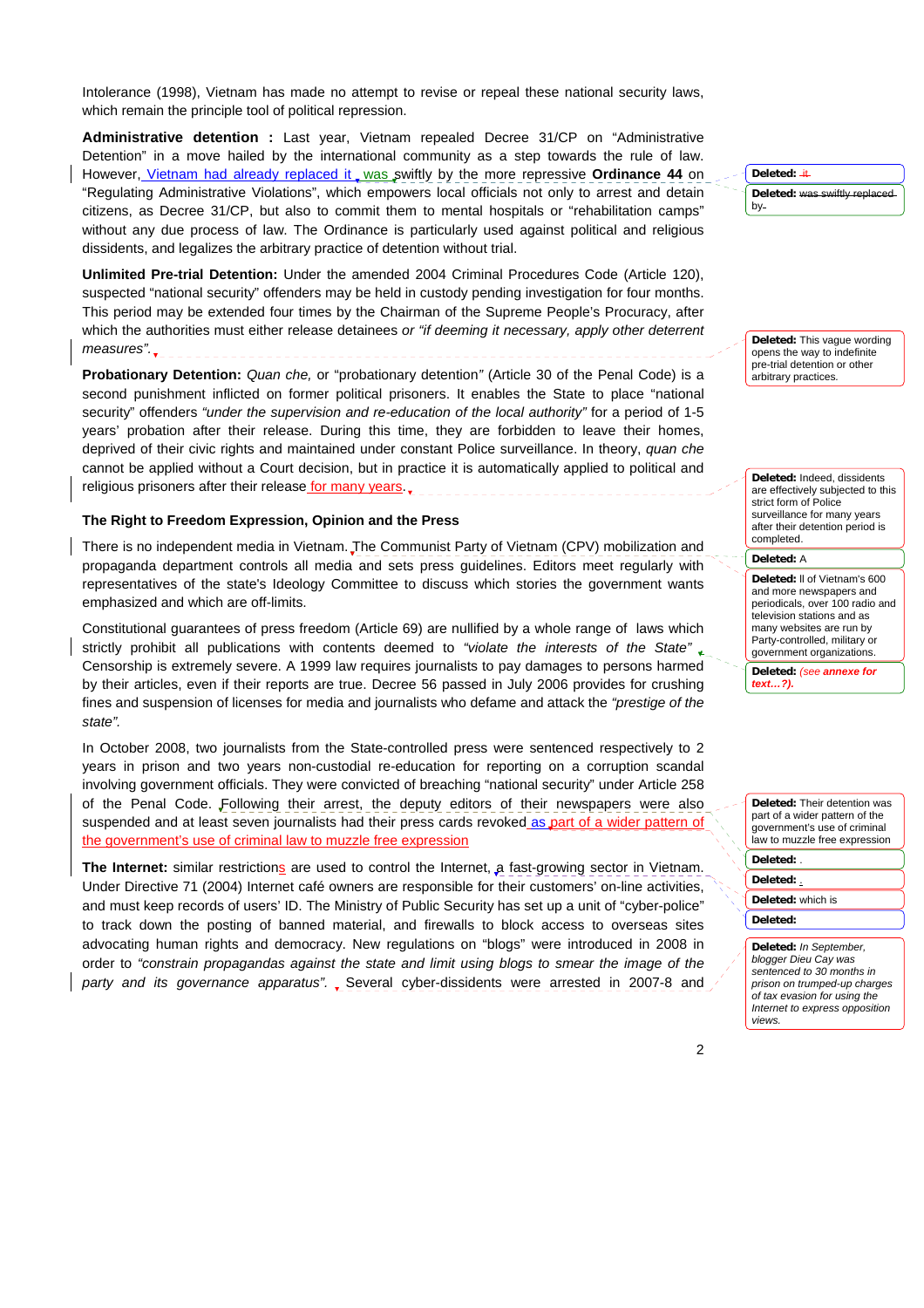sentenced to harsh prison terms on charges of *"espionage"* or *"conducting propaganda against the Socialist Republic of Vietnam"* (Articles 80 and 88 of the Penal Code).

# **Death Penalty**

The use of the death penalty is frequent in the Socialist Republic of Vietnam. Capital punishment is applied for 29 offences, including murder, armed robbery, drug trafficking, rape, sexual abuse of children, and a range of economic crimes. FIDH and the Vietnam Committee are deeply disturbed by Vietnam's use of the death penalty to sanction vaguely-defined "national security" crimes in Chapter XI of the Vietnamese Criminal Code. These include treason, carrying out activities to overthrow the government, espionage, banditry, terrorism, undermining peace. Conditions on death row are particularly inhumane. 3-4 prisoners are detained in each cell. The cells are extremely unhygienic, with one latrine bucket and no ventilation. Prisoners are not allowed to leave their cells except to receive visits, which are extremely rare. Their legs are chained to a long pole, and they are generally lined up in order of execution.

# **The Right to Freedom of Religion and Belief**

# Repression on religious grounds is widespread in Vietnam.

Article 70 of the Vietnamese Constitution guarantees religious freedom. However, it also states that no one may *"misuse beliefs and religions to contravene the law and State policies".* As the former UN Special Rapporteur on Religious Intolerance Mr. Abdelfattah Amor observed, "*this provision establishes the principle of the priority of the policies of the State, a vague and extendable concept"*  which *"impede[s] freedom of religion or reduce[s] it to very little indeed."*

Religions are subjected to a system of recognition and control. With the exception of the Roman Catholic Church, only State-sponsored religious bodies are allowed to practise their activities, and "non-recognised" organisations are illegal. In 2004, an *"Ordinance on Beliefs and Religions"* came into effect, which has been hailed as sign of progress by the international community. In fact, this Ordinance is incompatible with international human rights standards and it places tighter controls on religions. Under the Ordinance, religious education is subordinated to the *"patriotic"* dictates of the Communist Party; worship may only be carried out in approved religious establishments; it is forbidden to *"abuse"* religious freedom to contravene prevailing Communist Party policies (article 8§2). Religious activities deemed to *"violate national security... negatively affect the unity of the people or the nation's fine cultural traditions*" are banned (art. 15).

**The Unified Buddhist Church of Vietnam (UBCV):** The situation of the UBCV, adhered to by the majority of the Vietnamese population, is of particular concern. Banned effectively in 1981 following the creation of the State-sponsored Vietnam Buddhist Church, its leaders and members are subjected to detention, intimidation and constant harassment. Despite repeated appeals from the international community, Vietnam has not re-established its legal status. In 2008, the authorities intensified repression against UBCV members in the run-up to UN Vesak Day, hosted by the Vietnamese government and the State-sponsored Buddhist Church in Hanoi. Police seized UBCV pagodas to use for State-sponsored events, evicted and harassed UBCV monks, nuns and layfollowers. UBCV monk Thich Tri Khai was evicted from his pagoda in Lam Dong province and subjected to intensive Police interrogations.

UBCV leader **Thich Quang Do,** 79, who replaced Patriarch Thich Huyen Quang after his death in July 2008, remains under effective house arrest at the Thanh Minh Zen Monastery in Saigon. He has spent 26 years in detention for his peaceful advocacy of religious freedom and human rights and. remains under constant Police surveillance. Ten years after his release in a 1998 government amnesty, he has still not been issued the obligatory *"ho khau"* (residence permit), without which he is an illegal citizen.

**Deleted:** Religious freedom (ICCPR Article 18) is an inderogable right, yet religious

#### **Deleted:** r

**Deleted:** Following the suppression of all independent or opposition movements, religions represent the sole voices of civil society. As a result, they are the target of consistent government repression.

**Deleted:** in spite of the 222

**Deleted:** made no move to cease persecution against the UBCV or

**Deleted:** 

**Deleted:** Vietnam

**Deleted:** Members of 20 UBCV Provincial Representative Boards were harassed and assaulted by Police.

**Deleted:** . His telephone is cut **Deleted:** he is

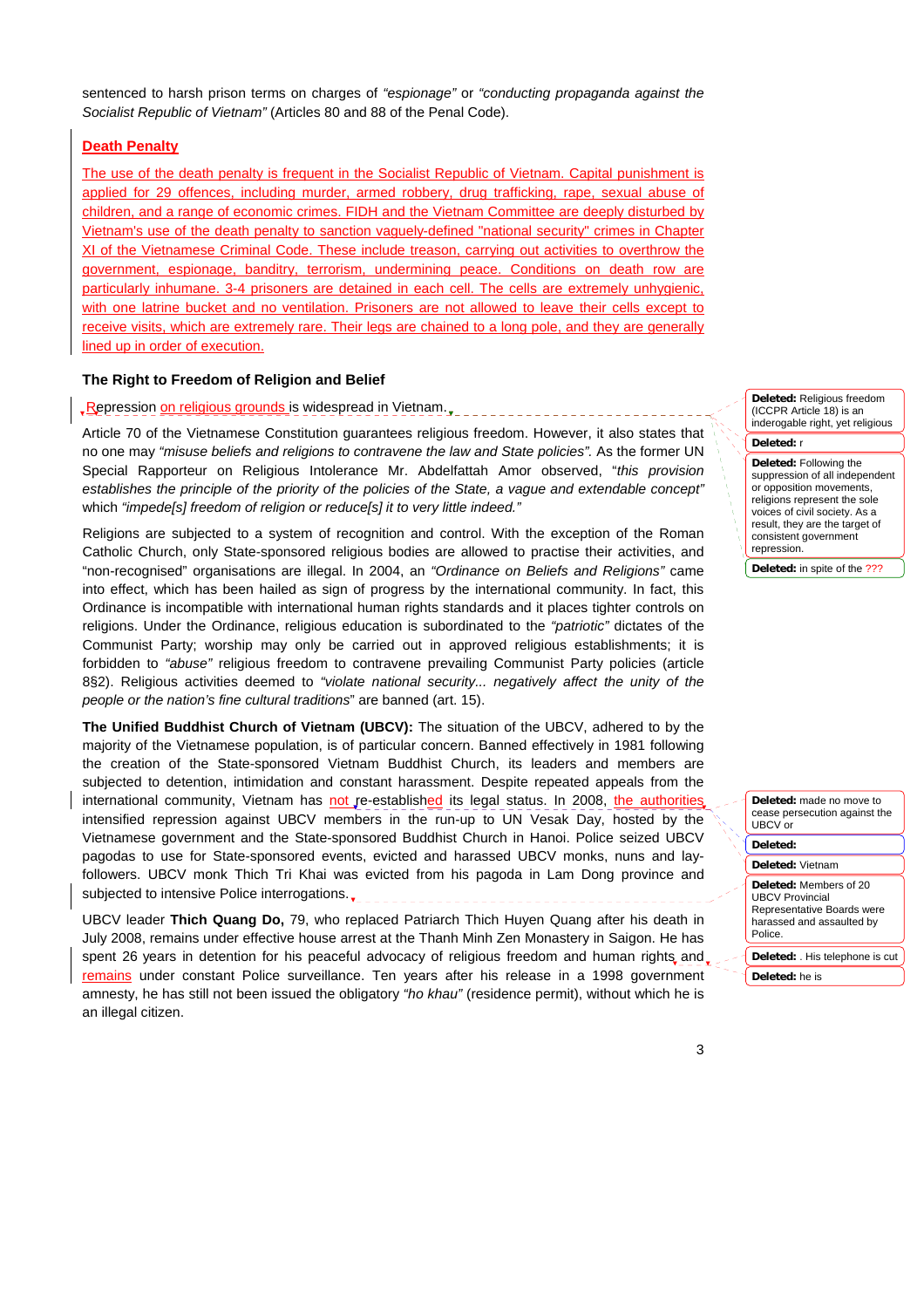**The Roman Catholic Church**: In September 2008, Vietnam used tear gas and electric batons to disband peaceful Catholic prayer vigils in Hanoi to call for the return of Church properties confiscated by the State, and bulldozed Catholic properties. During a series of massive peaceful rallies, including one of 10,000 people, protesters were hospitalised and many arrested in grave violation of the right to peaceful assembly guaranteed in the Vietnamese Constitution and in the ICCPR.

**Protestants:** Despite regulations to streamline the registration process, hundreds of Christian house church organizations that tried to register in 2006 were either rejected, ignored, or had their applications returned unopened. These included 500 ethnic minority churches in the Northwest Highlands.

#### **Discrimination against Indigenous Peoples**

**The Montagnards** in the Central and Northern Highlands of Vietnam suffer discrimination including social exclusion, confiscation of ancestral lands, state-sponsored migration of ethnic Vietnamese into highland areas and the undermining of traditional culture. Religious persecution is also a key issue, since many Montagnards have converted to Protestantism. In 2001 and 2004, the government violently quelled demonstrations of Montagnards protesting religious persecution and land confiscation, and over 300 Montagnards remain in detention. Over 200 Montagnards are reportedly detained in Ba Sao Camp (northern Vietnam) in extremely harsh conditions. Many bear marks of beatings and torture.

**The Khmer Krom** minority in southern Vietnam suffer religious persecution and land confiscation. In 2007, the authorities arrested 20 Khmer Krom Buddhist monks for participating in a peaceful protest calling for religious freedom. Five received prison sentences. Excessive force has been used against Khmer Krom farmers petitioning for resolution of land conflicts.

# **The Right to Peaceful Assembly**

Although this right is guaranteed by the Constitution (Article 69), Vietnam systematically suppresses peaceful demonstrations and punishes protesters under criminal law. In September 2008, Police forcefully disbanded demonstrations by students in Hanoi protesting Chinese claims of sovereignty over Vietnamese territory. Scores of students and activists were arrested and many are still in custody. Peaceful demonstrations by farmers and peasants, known as the "Victims of Injustice", many of them women, have also been brutally repressed. This rural protest movement, in which dispossessed farmers march to Hanoi or Saigon to file petitions and camp outside government buildings protesting state confiscation of lands for development projects and lack of compensation, has reached explosive proportions, with over 2 million complaints filed over the past 10 years. Police routinely beat and arrest demonstrators or forcibly return them to their homes. To stem these protests, the government adopted Decree 38/2005 prohibiting demonstrations outside public buildings.

## **The Rights of Women**

Grave violations of women's rights persist in Vietnam, despite legal commitments taken by the government to promote gender equality. Abuses include domestic violence, prostitution and trafficking of women and girls – often with the connivance of Party and Police officials – violations of reproductive rights. Lack of implementation and awareness, official power abuse and corruption result in mass abuses of womens' right to land. Despite revisions in the Land Law that entitle women to register Land User Certificates along with their husbands, only 3% are registered in women's names, and 3% joint-held. Widows find themselves completely destitute after working for decades on their husband's lands. Recommendations made by the CEDAW Committee to address these abuses have been ignored.

**Deleted:** one priest was seriously wounded.

**Deleted:** many Catholics

**Deleted:** . This is a

**Deleted:** In the Central Highlands, Montagnards belonging to unregistered Christian churches were pressured to join the Statesponsored Evangelical Church of Vietnam or recant their beliefs, despite a 2005 decree banning such practices.

**Deleted:** ¶ Indigenous

the Hoa Hao Buddhists and .<br><del>Dai als</del> persecution.

**Deleted:** Former prisoners report that o

**Deleted:** defrocked **Deleted:** ,

**Deleted:** 

**Deleted:** including monk Tim Sakhorn, who was placed under house arrest after his release in May 2008.

**Deleted:** s

**Deleted:** , and grave abuses of the right to land use. especially in the rural areas

**Deleted:** by concrete action instead of simply passing new laws **Deleted:** s

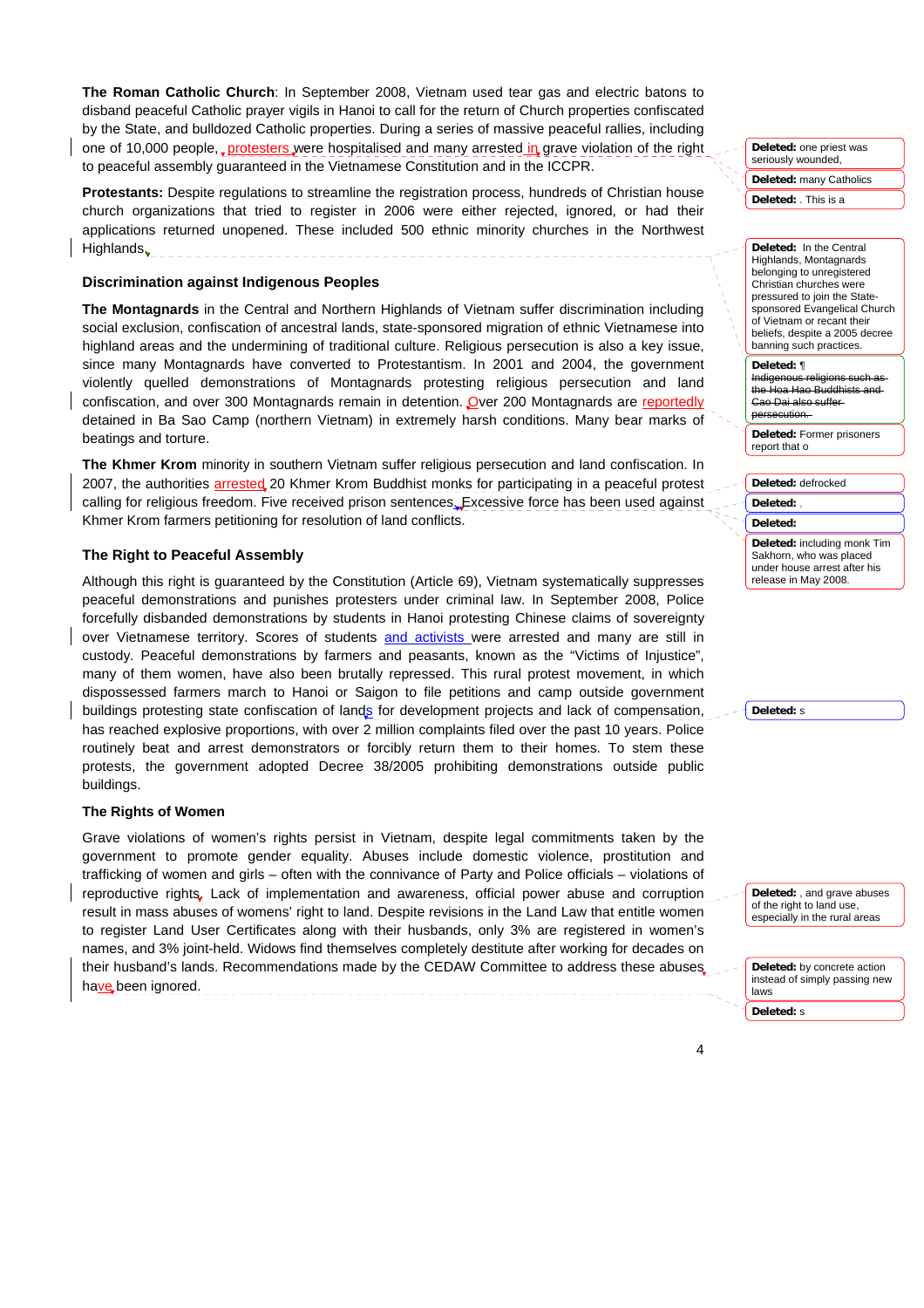# **Violations of Labour\_Rights**

Economic liberalisation and competition to provide cheap labour has led to serious abuses of *Jabour*. rights. In 2008, as Vietnam suffered its worst economic crisis, with inflation rocketing to 27% and the price of rice up 72%, hundreds of thousands of workers staged wildcat strikes denouncing low pay and sweat-shop working conditions.

As a reaction, the government adopted a new decree obliging workers to pay their employers 3 months salary in compensation if their strike is deemed illegal. Whilst the 1995 Labour Code authorizes the right to strike, strikes are prohibited in 54 sectors considered to be of "public service" or important to the national economy or defence (including the post office, public transport, banking). The Prime Minister can "terminate" any strikes perceived as *"detrimental to the national economy or public safety"*.

The Labour Code does not authorize freedom of association. All labour unions are under the umbrella of the "Vietnam General Confederation of Labour" (VGCL) controlled by the CPV. Free trade unions are prohibited. In 2007, several people who set up an unofficial United Worker-Farmers Organization (UWFO) were arrested and sentenced to harsh prison terms simply for seeking to protect workers' rights and demanding the right to form free trade unions.

# **Detention Conditions and Ill-treatment of Prisoners**

Detention conditions are extremely harsh. Beatings and torture are routine. Prisoners, including the sick and elderly must perform hard labour. Prisons are overcrowded and filthy, and food rations are grossly insufficient. Medical care is available only to those who can pay. Vietnam has not implemented the recommendations made by the UN Working Group on Arbitrary Detention after their 1994 visit, and has not extended an invitation for a follow-up visit as planned.

# **Recommendations**

**FIDH and the Vietnam Committee on Human Rights call on the Government to take urgent steps to:**

**1.immediately and unconditionally release human rights defenders and prisoners of conscience detained for the peaceful exercise of their political opinions or religious beliefs;** 

2.**implement the recommendations of the UN Human Rights Committee[2](#page-4-0) by bringing domestic legislation into line with international human rights law, especially by immediately repealing Ordinance 44 on "Regulating Administrative Violations", revising "national security" provisions in the Penal Code and repealing all legislation restricting the exercise of rights enshrined in the ICCPR;** 

**3.guarantee that the Vietnamese Constitution conforms with the International Covenant on civil and political rights and ensure that Vietnamese law guarantees the effective protection of all Covenant rights, in accordance with the recommendations of the Human Rights Committee[3](#page-4-1) ;** 

2 *Concluding observations of the Human Rights Committee: Viet Nam »*, CCPR/CO/75/VNM, 26/07/2002.

<span id="page-4-1"></span><span id="page-4-0"></span>3 *Ibid, §* 5

l

**Deleted: Worker**

**Deleted: Deleted:** worker

**Deleted:** In order to suppress these protests, **Deleted:** 

Deleted: even the sick and elderly Deleted:

**Deleted: s**

**Deleted: (July 2002)**